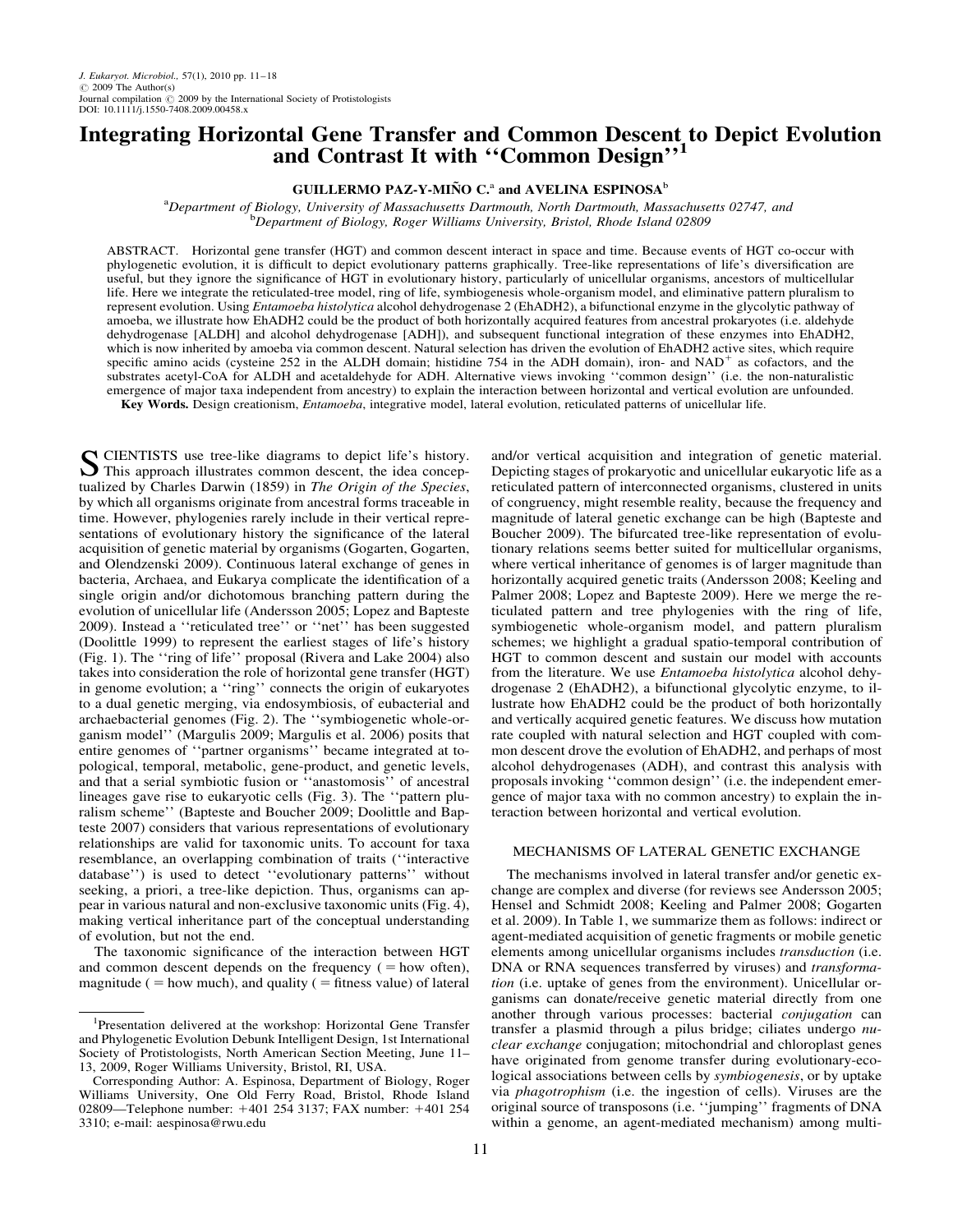

Fig. 1–4. Significant depictions of life's evolutionary history. 1. ''Reticulated tree'' or net representing frequent lateral transfer of genetic material among the ancestors of bacteria, Eukarya, and Archaea (after Doolittle 1999; with permission from Science Magazine). 2. The "ring of life" connects all unicellular life by horizontal gene transfer and depicts major ancestral groups by tiny circles on the ring (Rivera and Lake 2004); bacteria (three left arrows) generate an ''operational eukaryotic ancestor,'' while archaea (two right arrows) generate an ''informational eukaryotic ancestor,'' both merge at the root of the eukaryotes (with permission from Nature Publishing Group).  $\tilde{3}$ . The "symbiogenetic whole-organism reconstruction" of the evolution of early life (Margulis 2009; illustration modified from original drawing by K. Delisle) depicts life emerging from a last universal common ancestor (LUCA), the origin of eukaryotes after a series of symbiotic fusions of ancestral archaebacteria and eubacteria, which led to the emergence of the last eukaryotic common ancestor (LECA); three significant genome ''anastomoses'' are represented by the merging of archaebacteria and a ''swimming'' bacteria, eukaryotes and ''oxygen-breathing'' bacteria, and eukaryotes and ''photosynthetic'' bacteria; the ulterior origin of animals, fungi, and plants is also depicted (with permission from Springer Science and Business Media). 4. The ''pattern pluralism scheme'' (Bapteste and Boucher 2009; Doolittle and Bapteste 2007) is depicted as three overlapping circles, within a larger circle, representing ''family resemblance'' among taxa, a well-known concept among taxonomists; the tree in the middle shows a classic phylogeny, where six taxa belong to three identifiable groups  $(\alpha$ -,  $\beta$ -, and  $\gamma$ -proteobacteria); the ''interactive data base'' (bottom) is structured by keywords that highlight overlapping features of the six taxa, which can appear grouped in different taxonomic units because they share common properties in specific dimensions, i.e. anoxygenic photosynthesis, nitrification, nitrogen fixation (with permission from Springer Science and Business Media).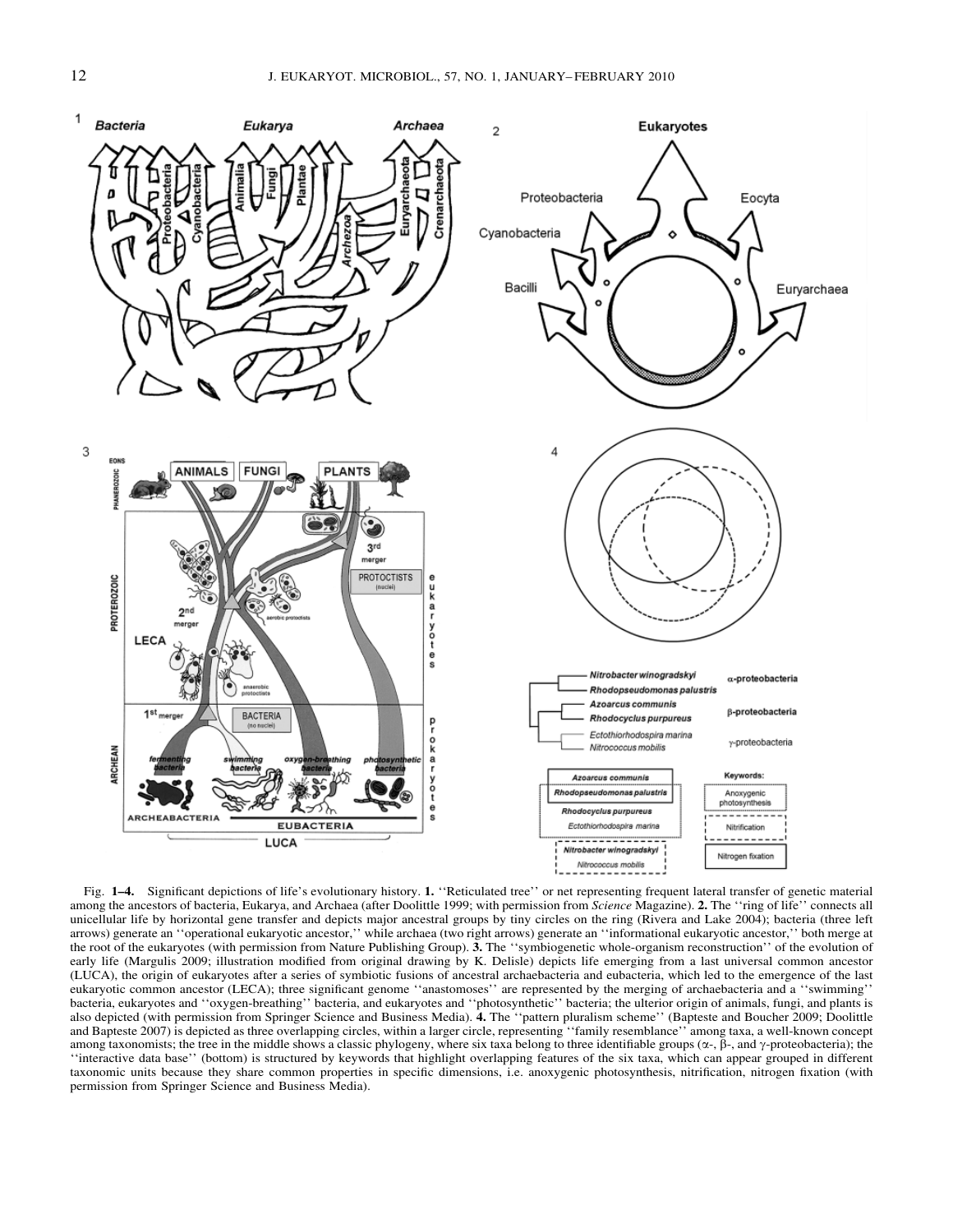| Organisms involved (mechanism)                                | MGE <sup>a</sup> and/or<br>agent involved | Frequency of<br>occurrence | Magnitude of<br>genetic transfer/<br>exchange relative<br>to host's genome | Accumulation and<br>integration of<br>genetic material into<br>host's genome over<br>time | Detectability of<br>source of origin<br>(donor) after<br>eons |
|---------------------------------------------------------------|-------------------------------------------|----------------------------|----------------------------------------------------------------------------|-------------------------------------------------------------------------------------------|---------------------------------------------------------------|
| Virus-to-, or unicellular-to-unicellular                      |                                           |                            |                                                                            |                                                                                           |                                                               |
| Virus-mediated (transduction)                                 |                                           |                            |                                                                            |                                                                                           |                                                               |
| Virus-to-prokaryote                                           | Bacteriophages <sup>b</sup>               | High                       | Low to medium                                                              | Probably high                                                                             | Probably low                                                  |
| Virus-to-eukaryote                                            | Transposons                               | High                       | Low                                                                        | Moderate                                                                                  | Probably low                                                  |
| Prokaryote-to-prokaryote                                      |                                           |                            |                                                                            |                                                                                           |                                                               |
| (transformation)                                              | Gene fragments                            | High                       | Low to medium                                                              | Moderate                                                                                  | Low to moderate                                               |
| (conjugation)                                                 | Plasmids                                  | High                       | Low to high                                                                | Moderate to high                                                                          | Moderate                                                      |
| Prokaryote-to-eukaryote                                       |                                           |                            |                                                                            |                                                                                           |                                                               |
| (symbiogenesis)                                               | Cells                                     | Low to high                | Low to medium                                                              | Low to moderate                                                                           | Low                                                           |
| (phagotrophism)                                               | Cells                                     | Probably high              | Low to medium                                                              | Low to moderate                                                                           | Low                                                           |
| Eukaryote-to-eukaryote                                        |                                           |                            |                                                                            |                                                                                           |                                                               |
| (phagotrophism)                                               | Cells                                     | Low to high                | Low to medium                                                              | Low to moderate                                                                           | Low                                                           |
| (nuclear exchange)                                            | Micro-nuclei                              | Probably high              | Medium                                                                     | High                                                                                      | Moderate to high                                              |
| Virus-to-, unicellular-to-, or multicellular-to-multicellular |                                           |                            |                                                                            |                                                                                           |                                                               |
| Virus-to-plants/animals/<br>fungi (transposition)             | Transposons <sup>c</sup>                  | High                       | Low                                                                        | Low to moderate                                                                           | Low                                                           |
| Bacteria-to-plants/animals/                                   | Plasmids or gene                          | Low to high                | Low to medium                                                              | Low to moderate                                                                           | Low to moderate                                               |
| fungi (transfer) <sup>d</sup>                                 | fragments                                 |                            |                                                                            |                                                                                           |                                                               |
| Plants-to-plants<br>(hybridization)                           | Gametes                                   | Low to high                | High                                                                       | High                                                                                      | Moderate to high                                              |
| Animals-to-animals<br>(hybridization)                         | Gametes                                   | Low to medium              | High                                                                       | High                                                                                      | High                                                          |
| Multicellular-to-virus, or unicellular                        |                                           |                            |                                                                            |                                                                                           |                                                               |
| Plants/animals/fungi-to-<br>virus (transfer)                  | Gene fragments                            | High                       | High                                                                       | High                                                                                      | Low                                                           |
| Plants/animals/fungi-to-<br>prokaryote (transformation) $e$   | Gene fragments                            | High                       | High                                                                       | Moderate                                                                                  | Low                                                           |
| Plants/animals/fungi-to-<br>eukaryote (transfer) <sup>e</sup> | Gene fragments                            | Low to high                | Low to medium                                                              | Low to moderate                                                                           | Low                                                           |

<sup>a</sup>Mobile Genetic Elements are fragments of genetic material that "move" within and among genomes.

b Bacteriophages can be considered both organism-participants in HGT and ''agent'' mediators of lateral genetic transfer.

c Transposons in multicellular organisms include ''transposable elements'' or ''jumping genes''.

<sup>d</sup>Gene transfer from bacteria to plants (e.g. conjugative plasmids for nitrogen fixation) and animals (e.g. nematode parasitic genes obtained from prokaryotes; rotifers' acquisition of pro and eukaryotic genes) has been documented (Keeling and Palmer 2008; Mitreva, Smant, and Helder 2009).

<sup>e</sup>Metabolic and structural gene or gene-fragment transfer from multi to unicellular organisms is increasingly being reported (Keeling and Palmer 2008).

cellular organisms. Gene travel from bacteria to plants (e.g. conjugative plasmids involved in symbiotic nitrogen fixation) and animals (e.g. parasitic genes obtained from bacteria) is also possible. Nevertheless, the major lateral transfer and integration of genes in plants or animals occurs during hybridization when the genomes of two discrete species or between genetically structured populations merge (Schwenk, Brede, and Streit 2008; Soltis and Soltis 2009). It is generally accepted that, on average, vascular plants hybridize more frequently (25%) than animals (0.1–3%), although some vertebrates (e.g. birds) can have hybridization rates comparable to those of vascular plants (Schwenk et al. 2008). The transfer of genetic material from multicellular organisms to unicellular life is increasingly being reported (Keeling and Palmer 2008).

Genetic material can be transferred from and/or exchanged among all groups of organisms (Gogarten et al. 2009), with varying frequency  $($  = how often the transfer and/or exchange occurs), magnitude  $($  = how much genetic material is transferred and/or exchanged), and quality ( $=$  fitness value of the transferred and/or exchanged genes). Table 1 can help us make further generalizations and inferences concerning HGT in the context of graphic depictions of evolution. (1) In unicellular organisms HGT is frequent (i.e. it occurs often during an individual's life time), it involves low to high transfer/exchange of genetic material relative to the host's genome (i.e. from few to many genes), and genes acquired horizontally can be integrated rapidly into the population (i.e. depending on their fitness value) due to usually short generation times; therefore, when attempting to reconstruct a phylogenetic tree of unicellular taxa, HGT can obscure the detection of phylogenetic relations if genes acquired horizontally and vertically have become integrated. (2) A reticulated spatio-temporal pattern of genetic interconnection, both horizontally and phylogenetically acquired, among clusters of related unicellular organisms, or ''taxonomic units,'' is plausible (Bapteste and Boucher 2009), and it should be depicted and incorporated into graphic representations of evolutionary history (Bapteste and Boucher 2009; Lopez and Bapteste 2009). (3) Although viruses indeed transport genetic material into multicellular organisms, and at high frequency, the integration of such material into eukaryotic germ line or gametes is lower than in prokaryotes (Siefert 2009); the division of eukaryotic cells into somatic cells and gametes limits the number of vectors that can facilitate gene movement from soma to gametes (Siefert 2009). Note that transposable elements are common and detectable in multicellular genomes, and their presence does not blur significantly phylogenetic reconstructions (i.e. tree-like topologies) (Andersson 2008; Siefert 2009). (4) Most vascular plants and a few animal species (above) can integrate genetic material of lateral origin via hybridization, where the magnitude of the genetic share among taxonomic units can be high, but not as high as in prokaryotes (Schwenk et al. 2008; Soltis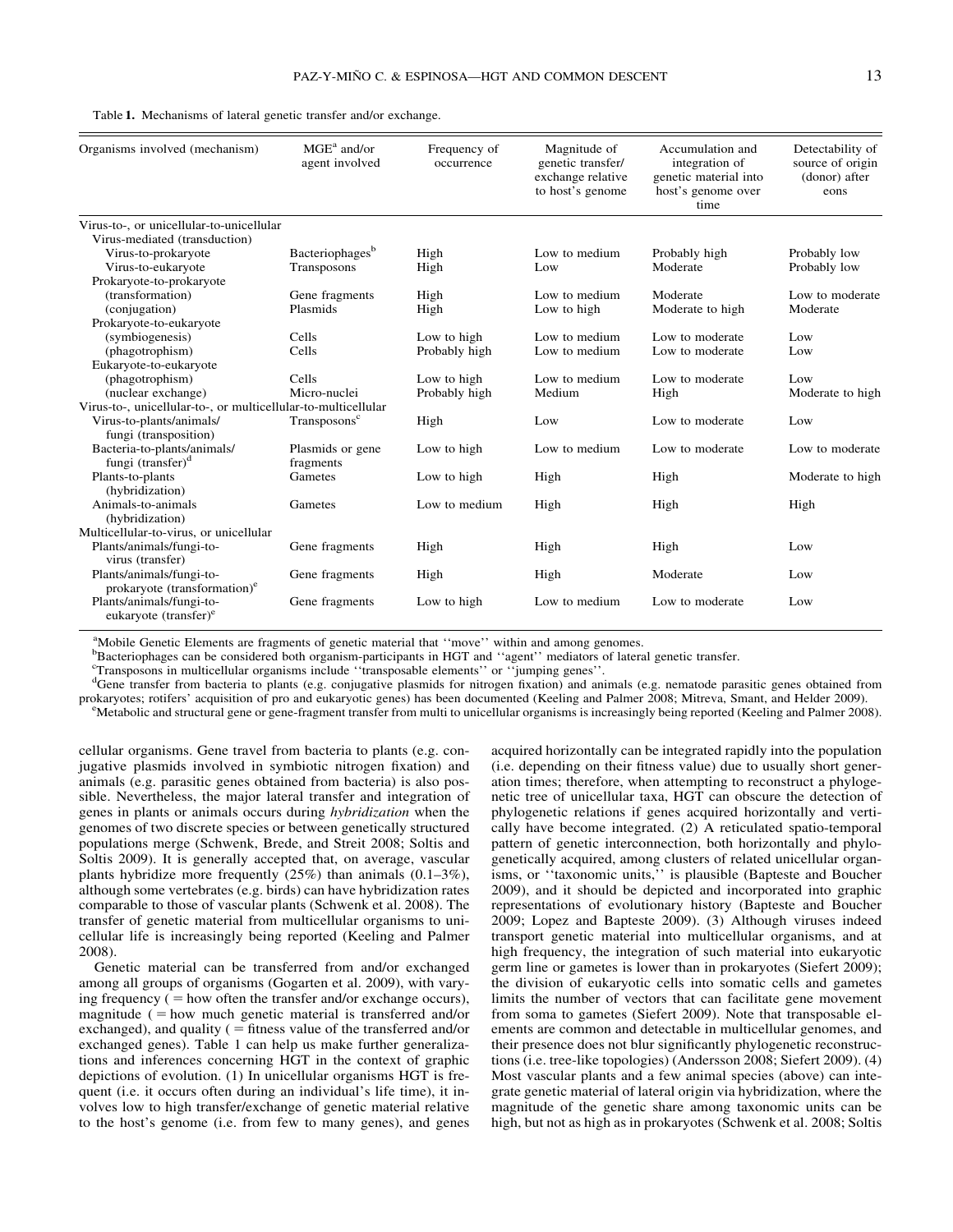and Soltis 2009). And (5) because spatio-temporal clusters or populations of multicellular organisms are conspicuous to human sampling, scientists can detect more effectively the identity of hybrid genes in plant or animal taxa than in prokaryotes (Grant and Grant 2008; Schwenk et al. 2008; Soltis and Soltis 2009); therefore, tree-like depictions of evolutionary relationships among many plants and animals can illustrate the larger vertical inheritance of genes in respect to those acquired laterally (Keeling and Palmer 2008; Koonin 2009; Lopez and Bapteste 2009).

## THE TREE OF LIFE COALESCES TO A RETICULATED PATTERN OF UNICELLULAR HGT

Horizontal gene transfer allowed early unicellular organisms to increase genetic variability faster than would have been the case using only the vertical acquisition and transfer of favorable mutations (Andersson 2008; Keeling and Palmer 2008; Lopez and Bapteste 2009). It is plausible that constant reproductive isolation during colonization of new environments, or simply separation by distance, could have led to reticulated patterns of unicellular life (RPUL) that evolved as clusters of archaeal taxonomic units (CATUs) or bacterial taxonomic units (CBTUs) (Fig. 5). These CATUs and CBTUs are in accordance with the ''pattern pluralism scheme'' (Bapteste and Boucher 2009; Doolittle and Bapteste  $2007$ ) depicted as a cluster (= taxonomic unit) of three archaeal or bacterial varieties, represented by the distinct ecological dimensions in which they evolved (Fig. 5: black, gray, and white circles for Archaea, and squares for bacteria). Because HGT interacts closely with vertical evolution, varieties can be grouped by shape (see Fig. 5) or *color* (not depicted), thus appearing in various natural and non-exclusive taxonomic units. Environmental contingencies coupled with natural selection could drive these varieties and taxonomic units along different paths of specialization, giving rise later to the Archaea and Eubacteria. Indeed, the last eukaryotic common ancestor (LECA; Fig. 5) could have originated from the symbiogenetic junction of ''archaeal'' and ''bacterial'' cells (Margulis 2009; Margulis et al. 2006); later clusters of eukaryotic taxonomic units (CETUs) interconnected by HGT are, therefore, also conceivable. Our integrative model (Fig. 5) takes its background as the ''ring of life'' (Rivera and Lake 2004). This emphasizes the ongoing HGT during all stages of this evolutionary process. Symbiogenesis explains ''anastomosis'' (Margulis 2009) between genomes: for example, eukaryotes with oxygen-respiring bacteria, triggered the evolution of mitochondria; and the later association between oxygen-respiring eukaryotes with photosynthetic bacteria led to the origin of chloroplasted cells (Fig. 6).

Multicellular organisms rely mostly on vertical inheritance to acquire genetic material; the combined coding plus non-coding regions of their genomes can be huge  $(r = 10^{7} - 10^{10}$  bp) in comparison to unicellular life ( $r = 10^5 - 10^7$  bp) (Koonin 2009; Lynch 2006). The transition from uni- to multicellularity was likely paralleled by a gradual decline in frequency and magnitude of HGT within multicellular lineages; their increasingly complex and highly integrated genomes might have become more difficult to transfer horizontally than vertically (Lake 2009). Note that HGT is a crucial adaptive feature of modern Archaea and bacteria, and that their genomes profit from continuous lateral influx of genes, which has allowed them to radiate into ecologically diverse niches (Lawrence 2002; Lopez and Bapteste 2009). The benefits of HGT, largely acquisition of genetic diversity, have been replaced among multicellular organisms by recombination during sexual reproduction. If they are genetically compatible, multicellular individuals from close or distant populations can reproduce and leave fertile offspring. Hybridization usually occurs within relatively close genetic lineages (Fig. 6). Thus, tree-like representations of relatedness among multicellular plants and animals might reflect a natural process of adaptive divergence, which coalesces to a



Fig. 5–6. Integrative model of lateral and vertical evolution. 5. Reticulated patterns of unicellular life (RPUL), connected by both horizontal gene transfer and common descent (arrows), emerged from a last universal common ancestor (LUCA) and diverged into clusters of archaeal (CATU, overlapping circles) or bacterial (CBTU, overlapping squares) taxonomic units; the last eukaryotic common ancestor (LECA) probably originated from symbiogenetic junction of archaeal and bacterial cells; overlapping pentagons represent clusters of eukaryotic taxonomic units (CETU); the "ring of life" depicted in the background emphasizes ongoing HGT. 6. A tree-like representation of relatedness among multicellular organisms coalesces to a RPUL, note how modern archaea and bacteria also coalesce to RPUL; ''anastomosis'' between eukaryotes with oxygen-breathing bacteria probably gave origin to mitochondria (mt, white arrow; a much earlier event is also possible: gray-dashed arrow with question mark on top), and between oxygen-breathing eukaryotes with photosynthetic bacteria led to chloroplast evolution (cp white arrow); hybridization (lateral exchange of genetic material via recombination) is probably more frequent in plants, algae or fungi than in animals (black horizontal arrows); a bifurcation pattern of diversification (white branching lines) is probably real among multicellular organisms because they acquire genetic material mostly via common descent. Note that only Amoebozoa are shown to account for the discussion on the origin of *Entamoeba*'s alcohol dehydrogenase (see text); however, other unicellular Eukaryotes—Excavata, Chromalveolata, and Rhizaria—(Andersson 2008, 2009) likely emerged from early CETU.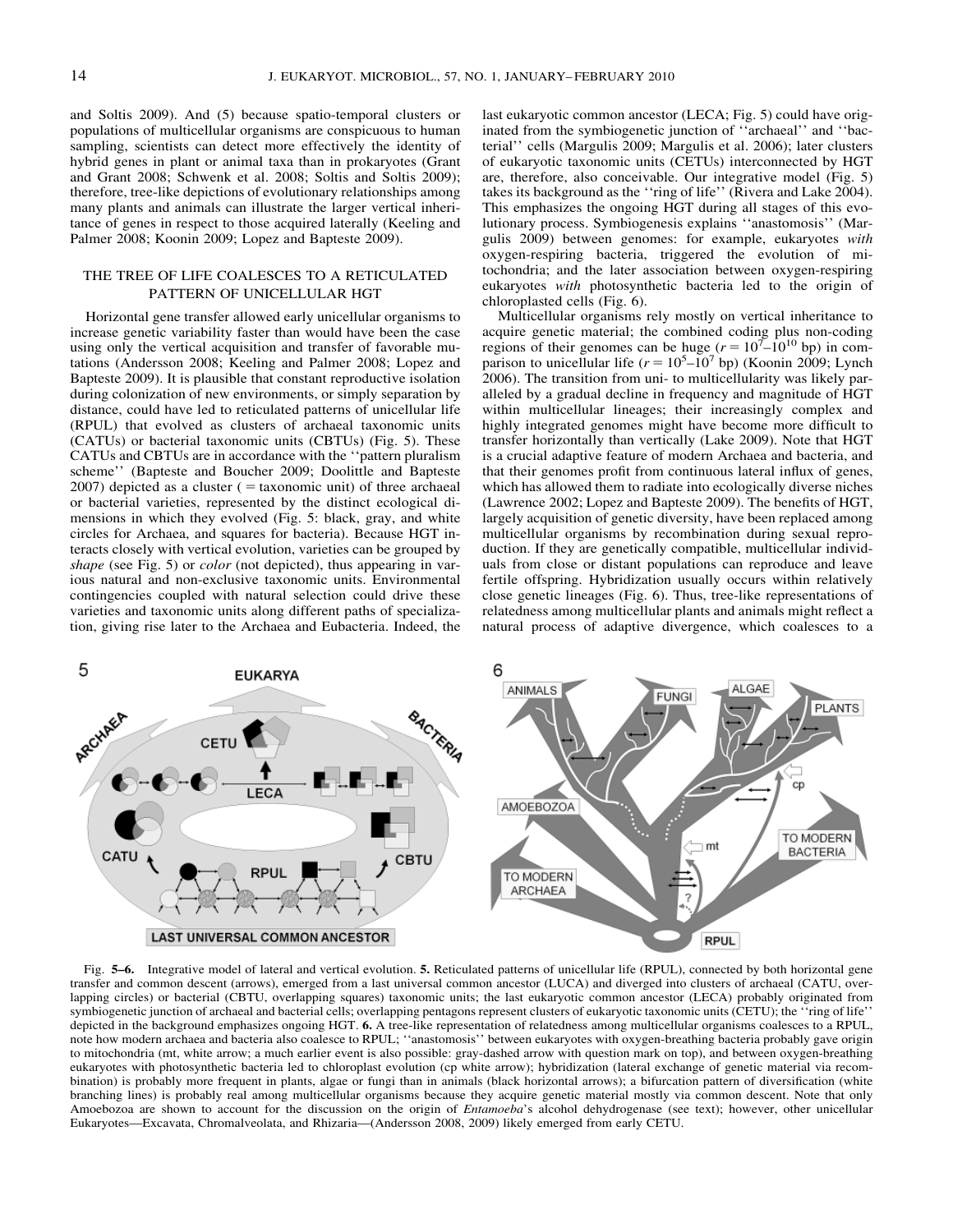reticulated pattern of unicellular organisms interconnected by HGT at the earliest stages of unicellularity (Fig. 6).

## EhADH2 ORIGIN: AN EXAMPLE OF HGT AND VERTICAL EVOLUTION

Entamoeba histolytica alcohol dehydrogenase 2 is a bifunctional enzyme essential for energy production. It evolved from the fusion of aldehyde dehydrogenase (ALDH) and ADH (Espinosa et al. 2001). Entamoeba spp. lack mitochondria and use EhADH2 to ferment glucose; the last stages of this process convert acetyl-CoA into acetaldehyde, which is catalyzed by ALDH, and acetaldehyde into ethanol, which is mediated by ADH (Chen, Li, and Stanley 2004; Espinosa et al. 2001, 2009). The catalytic activities of EhADH2 reside in two separate, interacting domains—the Nterminal ALDH and the C-terminal ADH (Fig. 7).

Comparative analysis of both genomic sequences of E. histolytica, in respect to other amoebozoans, and amino acid sequences of EhADH2, in respect to 49 other alcohol dehydrogenase E (ADHE) proteins from entamoebids, bacteria, green algae, pelobionts, diplomonads, fungi, and apicomplexans (Andersson et al. 2006), suggest a prokaryote-to-Entamoeba origin of the ancestral forms of EhADH2, probably acquired via HGT (Espinosa et al. 2001). This inference relies on the following evidence: (1) Genomic analysis of small subunit rRNA sequences places E. histolytica within the eukaryotic amoebozoa, along with Mastigamoeba, Pelomyxa, Phreatamoeba, and others (Lecointre and Le Guyader 2006); E. histolytica and Mastigamoeba balamuthi cluster together as sister taxa according to a 123-gene analysis of undisputed orthologs (Bapteste et al. 2002). (2) The protein sequences of ADHE from Entamoeba terrapinae, Entamoeba invadens, Entamoeba moshkovskii, and E. histolytica branch together next to a cohesive cluster of low- $G+C$  Grampositive and y-proteobacteria (i.e. Streptococcus spp., Mannhelmia sp., Pasteurella sp., and Actinobacillus sp.; Andersson et al. 2006), suggesting that ancient amoeba most likely ingested, via phagotrophism, prokaryotes capable of glucose fermentation, and later integrated early bacterial *adhE* genes into the ancestral Entamoeba genome (Espinosa et al. 2001). (3) This lateral acquisition of proteobacterial forms of  $adhE$  within the genus Entamoeba must have occurred before the differentiation of Entamoeba into the four varieties above, because they branch together in the protein sequence analysis (Andersson et al. 2006). (4) The  $adhE$  sequence of  $M$ .  $balamuthi$ , the close relative of Entamoeba spp., branches distant from Entamoeba's spp., in a different region of the phylogenetic tree and proximate to green algae (i.e. Chlamydomonas reinhardii and Polytomella sp.) and



Fig. 7. Schematic diagram of Entamoeba histolytica alcohol dehydrogenase 2 (EhADH2). The enzymatic activities reside in two separate, interacting domains: N-terminal aldehyde dehydrogenase (ALDH) and C-terminal alcohol dehydrogenase (ADH) (catalytic residues: Cys252 and His754, respectively). Conserved amino acids essential for each domain's function are shown; the iron-binding region in ADH is crucial for Eh-ADH2 activity and interaction between domains (Espinosa et al. 2001, 2009).

cyanobacteria (Thermosynechococcus elongatus; Andersson et al. 2006), corroborating the independent lateral acquisition by HGT of ancestral forms of EhADH2 by the Entamoeba cluster. A lateral origin of EhADH2 from a prokaryotic source, coupled with vertical evolution within Entamoeba spp. seems the most parsimonious explanation for its origin. Furthermore, about 70 Entamoeba genes, seven of which are involved in energy metabolism, have sequence features consistent with HGT origin (Alsmark et al. 2009).

#### HGT AND COMMON DESCENT VS. ''COMMON DESIGN''

Entamoeba histolytica alcohol dehydrogenase 2 is an 870 aa ADHE (N-terminal ALDH =  $446$  aa, C-terminal ADH =  $424$  aa; Fig. 7), which has  $\approx 40\%$  similarity with the ADHE sequences of Mastigamoeba, Spironucleus, Giardia, Piromyces (Boxma et al. 2004) and  $\approx 60\%$  aa identity with bacteria (e.g. Streptococcus spp., above; Field, Rosenthal, and Samuelson 2000). Like most ADHE fusion enzymes, EhADH2 requires  $NAD<sup>+</sup>$  and iron as cofactors.

Aldehyde dehydrogenase catalyses the conversion of acetyl-CoA into acetaldehyde; an invariable cysteine in position 252 (Cys252) is the catalytic residue, assisted by a glutamate in position 350 (Glu350), which extracts a proton from Cys252 to initiate catalysis (Fig. 7). Four other conserved amino acids seem crucial to the activity of ALDH: asparagine (Asn121), involved in binding the cofactor  $NAD^+$ ; glycine (Gly249), which is proximate to Cys252 and presumed to be important to this catalytic residue; and both leucine (Leu352) and proline (Pro354), which are proximate to Glu350 and likely associated with it (Chen et al. 2004). The sequence Glu350-Lys351-Leu352-Ser353-Pro354 is conserved in most members of the ADHE family (Atteia et al. 2003; Boxma et al. 2004; Chen et al. 2004). Alcohol dehydrogenase catalyses the conversion of acetaldehyde, the end product of the reaction above, into ethanol; an invariable histidine in position 754 (His754) is the catalytic residue for this reaction (Espinosa et al. 2001, 2009) (Fig. 7). Three other histidines (His730, 734, and 744), located within an iron-binding region (Gly727– Gly745), facilitate binding to the iron cofactor (Espinosa et al. 2001, 2009; Espinosa, Clark, and Stanley 2004).

Aldehyde dehydrogenase and ADH are interdependent within EhADH2. Although in vitro experiments report 25% activity of recombinant ALDH (Chen et al. 2004) and full activity of recombinant ADH (Espinosa et al. 2001), compared with wild-type Eh-ADH2, site-directed mutagenesis of the ALDH residues Cys252 and Glu350, or the ADH residues His730, 734, 744, and 754, impact significantly each other's catalytic performance, suggesting a synergistic interaction between the two domains, crucial for the survival of E. histolytica (Chen et al. 2004; Espinosa et al. 2001, 2009; Espinosa et al. 2004).

How can the origin and evolution of EhADH2 and, moreover, the ADHE enzymes be explained? A random process is improbable for the following reasons. (1) The probability of arriving at random to the correct arrangement of 2,610 nucleotides, excluding introns, in the genetic code for EhADH2 is equal to the allocation of any of the four nucleotides (A, G, C, T) each multiplied by four per nucleotide position, or  $4 \times 4$  two-thousand six-hundred and ten times  $(4^{2.610})$ ; the probability of generating by chance the correct codon sequence for the 870 aa of EhADH2, plus one stop codon, is equal to 64 (the number of codons in the genetic code) multiplied by 64 eight-hundred and seventy-one times  $(64^{871})$ . The entire process would require 2,200 Myr of evolution, assuming a mutation rate of one nucleotide every 850,000 years and 730 generations per year. This didactic estimate is based on an average mutation rate of 1.6 bp every  $10<sup>9</sup>$  nucleotides per generation (Lynch 2006). But mutations are complex, occur in clusters,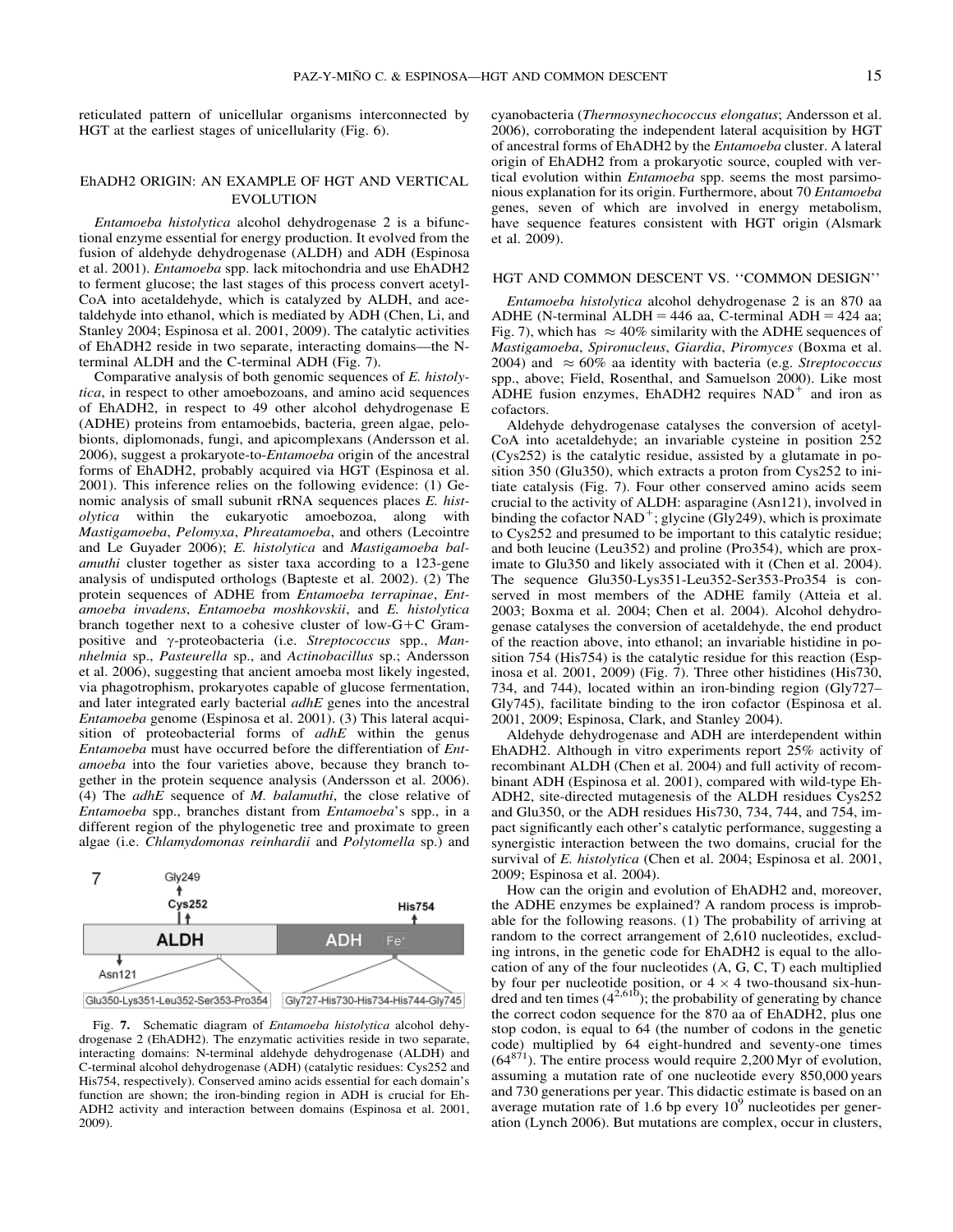at different rates within and between genes  $( = "hot spots" in the$ genome), and networks of genes can coevolve, thus increasing and maintaining informational complexity, decreasing uncertainty, and expediting evolution (for detailed discussions on computational methods and theoretical implications see Durrett and Schmidt 2008; Lynch 2005, 2006; Schneider 2000; Stern and Orgogozo 2009). Indeed, sequence analysis of 96 Entamoeba spp. genes suggests only  $50.5 \pm 13.5$  Myr divergence between E. histolytica and related genera (Roy, Irimia, and Penny 2006); E. histolytica is a relatively recent eukaryote! (2) Because nucleotide transitions (A/G to G/A, or C/T to T/C) are more probable than transversions (purine to/from pyrimidine), due to structural and polar affinity between complementary bases, the sole random arrival at the correct arrangement of the 2,610 nucleotides of Eh-ADH2 would be reduced to 1 in 2, rather than 1 in 4 (above), nucleotides per complementary position of DNA sequence, or  $2^{2,610}$  (a much faster process than  $4^{2,610}$  but still exceedingly improbable!). Note also that redundancy in codon coding (i.e. 9 aa are coded by two codons each, five by four, three by six, one by three, and two by one) determines differential probability of amino acid site allocation; for example, amino acids coded by two codons each (i.e. Phe, Tyr, His, Gln, Asn, Lys, Asp, Glu, and Cys) have a 2/64 probability of being allocated in a peptide sequence; in contrast, amino acids coded by six codons each (Leu, Ser, Arg) have a 6/64 probability of participating in the protein. This implies that amino acids coded by six codons each would be 3 times more frequent in EhADH2 than those coded by two codons each. However, this is not the case (Table 2): amino acids coded by six codons each occur at an average frequency of 4.9%

Table 2. EhADH2 amino acid (aa) composition<sup>a</sup> ( $N = 870$  aa, plus one stop codon).

| aa         | Number codons<br>in genetic code <sup>b</sup> | Observed <sup>c</sup> number<br>aa $(\%)$ in EhADH2 | Expected <sup>d</sup> number<br>aa (%) in EhADH2 |
|------------|-----------------------------------------------|-----------------------------------------------------|--------------------------------------------------|
| Gly        | $\overline{4}$                                | 53 (6.08)                                           | 54 (6.25)                                        |
| Ser        | 6                                             | 44 (5.05)                                           | 82 (9.37)                                        |
| Thr        | 4                                             | 43 (4.93)                                           | 54 (6.25)                                        |
| Cys        | 2                                             | 18 (2.06)                                           | 27(3.12)                                         |
| Tyr        | $\overline{c}$                                | 29 (3.32)                                           | 27(3.12)                                         |
| Asn        | $\overline{c}$                                | 43 (4.93)                                           | 27(3.12)                                         |
| Gln        | $\overline{\mathbf{c}}$                       | 22(2.52)                                            | 27(3.12)                                         |
| Lys        | $\overline{c}$                                | 67(7.69)                                            | 27(3.12)                                         |
| Arg        | 6                                             | 29 (3.32)                                           | 82 (9.37)                                        |
| His        | $\overline{2}$                                | 21(2.41)                                            | 27(3.12)                                         |
| Asp        | $\overline{\mathbf{c}}$                       | 37 (4.24)                                           | 27(3.12)                                         |
| Glu        | $\overline{c}$                                | 59 (6.77)                                           | 27(3.12)                                         |
| Ala        | $\overline{4}$                                | 102 (11.71)                                         | 54 (6.25)                                        |
| Val        | $\overline{4}$                                | 64 (7.34)                                           | 54 (6.25)                                        |
| Leu        | 6                                             | 56 (6.42)                                           | 82 (9.37)                                        |
| <b>Ile</b> | 3                                             | 62(7.11)                                            | 41 (4.68)                                        |
| Pro        | 4                                             | 44 (5.05)                                           | 54 (6.25)                                        |
| Met        | 1                                             | 36(4.13)                                            | 14 (1.56)                                        |
| Phe        | $\overline{c}$                                | 34 (3.90)                                           | 27(3.12)                                         |
| Trp        | 1                                             | 7(0.80)                                             | 14 (1.56)                                        |
| Stop       | 3                                             | 1(0.11)                                             | 41 (4.68)                                        |
| Total      | 64                                            | 871 (100)                                           | 869 (100)                                        |
|            |                                               |                                                     |                                                  |

<sup>a</sup>Protein sequence available at NCBI (GenBank AAA81906.1).

<sup>b</sup>Corresponds to the number of codons coding for a specific amino acid. <sup>c</sup>The observed composition of amino acids in EhADH2 differs from what would be expected by chance ( $\gamma^2 = 275.1$ , df = 19, P < 0.001; the stop codon was excluded), which suggests that directional selection has favored and retained adaptive peptide sequence for optimal function.

Expected values were estimated from the percentile differential allocation of codons coding for each amino acid or stop signal in the genetic code.

EhADH2, Entamoeba histolytica alcohol dehydrogenase 2.

 $(r = 3.3–6.4)$ , rather than the 9.3% expected by chance, and amino acids coded by two codons each occur at an average frequency of 4.2% ( $r = 2.0-7.6$ ), rather than the 3.1% expected by chance (Table 2). The same discrepancy between observed and expected frequency of occurrence applies to the rest of the amino acids of EhADH2: those coded by four codons each (Gly, Thr, Ala, Val, and Pro) occur at an average frequency of 7.0% ( $r = 4.9$ –11.7), rather than the 6.2% expected by chance; only Ile is coded by three codons and occurs at a frequency of 7.1%, rather than the 4.6% expected by chance, while Met and Trp are coded by one codon each and occur at frequencies of 4.1% and 0.8%, respectively, rather than the 1.5% expected by chance  $(\chi^2 = 275.1,$  $df = 19, P \le 0.001$ ) (Table 2). (3) The non-random pattern of codon sequence is also evident in the third codon position of Eh-ADH2: 90% AT vs. 10% GC (data generated from nucleotide sequence; NCBI-GenBank U04863.1), rather than the 1:1 ratio expected by chance, a higher AT-bias than the entire E. histolytica's genome (75–84% AT, 25–16% GC; Char and Farthing 1992; Gelderman et al. 1971; Kocik, Sobczak, and Redowicz 2006; Tannich and Horstmann 1992); selection at translation has favored this codon bias composition of EhADH2, which is characteristic of the Entamoeba lineage (Romero, Zavala, and Musto 2000) and correlated with its generation times or parasitic/freeliving life styles (Dos Reis and Wernisch 2009; Subramanian 2008). (4) Although randomness can be a statistical component of mutation rate, synergistic biological restrictions (e.g. structural compatibility of purine: pyrimidine pairing in DNA; differential codon representation per amino acid; site specificity for cofactor and substrate binding; AT-rich codon bias) impose directionality on molecular assemblage, and EhADH2 is no exception. Natural selection has tinkered molecular improvements in ancestors of EhADH2 by favoring and retaining an adaptive peptide sequence that promotes optimal function, a classical trajectory from simple evolutionary pathways to complex proteins (Lynch 2005).

Mutation rate coupled with natural selection and HGT coupled with common descent suffice to explain the origin and diversification of EhADH2 in the Entamoeba lineage. But the production of novel protein features that require the participation of specific peptide sequences, via classical evolutionary trajectories, has been challenged by proponents of ''intelligent design'' or ID (Behe 1998, 2001, 2007, 2009; Behe and Snoke 2004, 2005). ID authors attribute prevalent randomness to molecular change, deleterious nature to intermediate mutations in single-copy genes (rather than neutrality or selective advantage), insufficient geological time or population size for molecular improvements to occur, and invoke ''common design'' or ''separate ancestry'' of complex molecular structures (Luskin and Gage 2008) and major taxonomic lineages (Nelson 1996). Proponents of ID diminish the editing role of natural selection on mutation rate and hypothesize supernatural causation to life's essential molecular processes (i.e. Behe 2001). This logic has been dismissed by researchers (Durrett and Schmidt 2008, 2009; Forrest and Gross 2007; Long et al. 2003; Lynch 2005; Pennock 2001; Petto and Godfrey 2007; Schneiderman and Allmon 2009; Young and Edis 2004) and journal editors (Hermodson 2005) who base their criticism of ID on three fundamental premises of molecular evolution. (1) Large variation in mutation rate between and within lineages, and/or protein sites, is susceptible to positive selection (e.g. the complex diversity of the ADHE enzymes across both prokaryotic and eukaryotic taxa, which differ in their natural history and patterns of HGT, has evolved under the selective pressure of anaerobic respiration). (2) Protein-site mutagenesis is associated with mutation and acceptance rates at multiple sites in a genome, called ''compensatory changes'' (e.g. the evolution of EhADH2 seem to have co-depended on the evolution of other alcohol and ALDHs in the E. histolytica genome, including EhADH1, EhADH3, and EhALDH1; Espinosa et al. 2001). (3)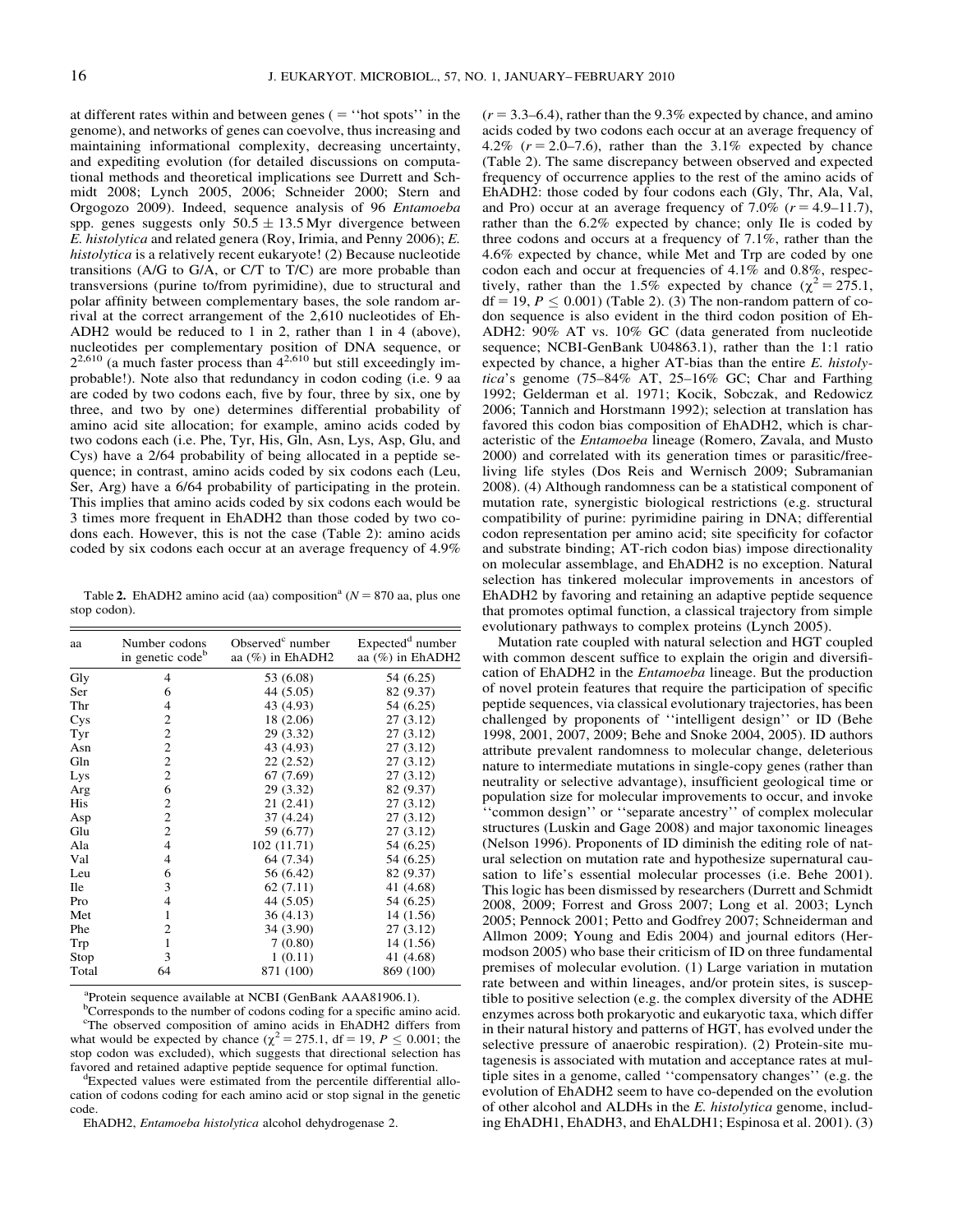New protein functions after domain junction can experience faster evolution (e.g. fused genes of consecutive enzymes in metabolic pathways; see Yanai, Wolf, and Koonin 2002; in our case, this corresponds to the concerted evolution of the two domains of Eh-ADH2, in which ALDH converts acetyl-CoA into acetaldehyde, and ADH converts the latter into ethanol; Espinosa et al. 2001, 2009; Chen et al. 2004).

Our case study of lateral and vertical evolution of EhADH2, a likely exemplar of the ADHE enzymes, is didactic in the context of the Darwinian perspective. Selection has acted continuously and cumulatively on ancestors and intermediates of EhADH2. Therefore, a single or multiple emergence of EhADH2 arising from an ''intelligent design'' followed by adaptive change is improbable.

#### **CONCLUSIONS**

Tree-like representations of relatedness among multicellular organisms might reflect a natural process, which coalesces to a reticulated pattern as we retreat back in time to the origin of unicellular life, which may have been highly interconnected by HGT. The frequency and magnitude of HGT probably declined during the evolutionary transition from uni- to multicellularity. Horizontal gene transfer introduced speed into molecular evolution by facilitating genetic exchange among unicellular organisms; this feature was later replaced by recombination of genes during sexual reproduction in multicellular life. The bifunctional enzyme, EhADH2, is an example of ancestral fusion of enzymatic domains  $(ALDH+ADH)$ , which became interdependent and laterally transferred among unicellular predecessors of Entamoeba spp. and later inherited via common descent within the Entamoeba lineage. The interaction between mutation rate and natural selection, enhanced by the co-occurrence of HGT and common descent, suffices to explain the origin and evolution of EhADH2 and probably of most ADHE proteins.

## ACKNOWLEDGMENTS

We thank the International Society of Protistologists—North American Section for sponsoring the workshop, HGT and Phylogenetic Evolution Debunk Intelligent Design, and Roger Williams University for hosting it. We benefited from discussions with Mark Farmer and Andrea Habura. Two reviewers provided comments that helped us improve the manuscript. G. Paz-y-Mino C. is supported by the Center for Teaching Excellence at the University of Massachusetts, Dartmouth, and A. Espinosa by NIH-NCRR grant #2 P20RR16457-04.

#### LITERATURE CITED

- Alsmark, U. C., Sicheritz-Ponten, T., Goster, P. G., Hirt, R. P. & Embley, T. M. 2009. Horizontal gene transfer in eukaryotic parasites: a case study of Entamoeba histolytica and Trichomonas vaginalis. In: Gogarten, M. B., Gogarten, J. P. & Olendzenski, L. (ed.), Horizontal Gene Transfer: Genomes in Flux. Humana Press, New York. p. 489–500.
- Andersson, J. O. 2005. Lateral gene transfer in eukaryotes. Cell Mol. Life Sci., 62:1182–1197.
- Andersson, J. O. 2008. Eukaryotic gene transfer: adaptation and replacements. In: Hensel, M. & Schmidt, H. (ed.), Horizontal Gene Transfer in the Evolution of Pathogenesis. Cambridge University Press, Cambridge, MA. p. 293–315.
- Andersson, J. O. 2009. Horizontal gene transfer between microbial eukaryotes. In: Boekels Gogarten, M., Gogarten, J. P. & Olendzenski, L. (ed.), Horizontal Gene Transfer: Genomes in Flux. Humana Press, New York. p. 473–487.
- Andersson, J. O., Hirt, R. P., Foster, P. G. & Roger, A. J. 2006. Evolution of four gene families with patchy phylogenetic distributions: influx of genes into protist genomes. BMC Evol. Biol., 6:27.
- Atteia, A., van Lis, R., Mendoza-Hernandez, G., Henze, K., Martin, W., Riveros-Rosas, H. & Gonzalez-Halphen, D. 2003. Bifunctional aldehyde/alcohol dehydrogenase (ADHE) in chlorophyte algal mitochondria. Plant Mol. Biol., 53:175–188.
- Bapteste, E. & Boucher, Y. 2009. Epistemological impacts of horizontal gene transfer on classification in microbiology. In: Gogarten, M. B., Gogarten, J. P. & Olendzenski, L. (ed.), Horizontal Gene Transfer: Genomes in Flux. Humana Press, New York. p. 55–72.
- Bapteste, E., Brinkmann, H., Lee, J. A., Moore, D. B., Sense, C. W., Gordon, P., Duruflé, L., Gaasterland, T., Lopez, P., Müller, M. & Philippe, H. 2002. The analysis of 100 genes supports the grouping of three highly divergent amoebae: Dictyostelium, Entamoeba, and Mastigamoeba. Proc. Natl. Acad. Sci. USA, 99:1414–1419.
- Behe, M. J. 1998. Molecular machines: experimental support for the design inference. Cos. Pur., 1:27-35.
- Behe, M. J. 2001. Reply to my critics: a response to reviews of Darwin's Black Box: the biochemical challenge to evolution. Biol. Philos., 16:685–709.
- Behe, M. J. 2007. The Edge of Evolution. Free Press, New York, 336 p.
- Behe, M. J. 2009. Waiting longer for two mutations. Genetics, 181:819– 820.
- Behe, M. J. & Snoke, D. W. 2004. Simulating evolution by gene duplication of protein features that require multiple amino acid residues. Prot. Sci., 13:2651–2664.
- Behe, M. J. & Snoke, D. W. 2005. A response to Michael Lynch. Prot. Sci., 14:2226–2227.
- Boxma, B., Voncken, F., Jannink, S., van Alen, T., Akhmanova, A., van Weelden, S. W. H., van Hellemond, J. J., Ricard, G., Huynen, M., Tielens, A. G. M. & Hackstein, J. H. P. 2004. The anaerobic chytridiomycete fungus Piromyces sp. E2 produces ethanol via pyruvate: formate lyase and an alcohol dehydrogenase E. Mol. Microb., 51: 1389–1399.
- Char, S. & Farthing, M. 1992. Codon usage in Entamoeba histolytica. Int. J. Parasitol., 22:381–383.
- Chen, M., Li, E. & Stanley, S. L. 2004. Structural analysis of the acetaldehyde dehydrogenase activity of Entamoeba histolytica alcohol dehydrogenase 2 (EhADH2), a member of the ADHE enzyme family. Mol. Biochem. Parasitol., 137:201–205.
- Darwin, C. 1859. On the Origin of Species by Means of Natural Selection, or the Preservation of Favoured Races in the Struggle for Life. 1st ed. John Murray, London, 502 p.
- Doolittle, W. F. 1999. Phylogenetic classification and the universal tree. Science, 284:2124–2128.
- Doolittle, W. F. & Bapteste, E. 2007. Pattern pluralism and the tree of life hypothesis. Proc. Natl. Acad. Sci. USA, 104:2043-2049.
- Dos Reis, M. & Wernisch, L. 2009. Estimating translational selection in eukaryotic genomes. Mol. Biol. Evol., 26:451–461.
- Durrett, R. & Schmidt, D. 2008. Waiting for two mutations: with applications to regulatory sequence evolution and the limits of Darwinian evolution. Genetics, 180:1501–1509.
- Durrett, R. & Schmidt, D. 2009. Reply to Michael Behe. Genetics, 181:821–822.
- Espinosa, A., Clark, D. & Stanley, S. L. 2004. Entamoeba histolytica alcohol dehydrogenase 2 (EhADH2) as a target for anti-amoebic agents. J. Antimicrob. Chemother., 54:56–59.
- Espinosa, A., Perdrizet, G., Paz-y-Miño, C. G., Lanfrachi, R. & Phay, M. 2009. Effects of iron depletion on Entamoeba histolytica alcohol dehydrogenase 2 (EhADH2) and trophozoite growth: implications for antiamoebic therapy. J. Antimicrob. Chemother., 63:675–678.
- Espinosa, A., Yan, L., Zhang, Z., Foster, L., Clark, D., Li, E. & Stanley, S. L. 2001. The bifunctional Entamoeba histolytica alcohol dehydrogenase 2 (EhADH2) protein is necessary for amebic growth and survival and requires an intact C-terminal domain for both alcohol dehydrogenase and acetaldehyde dehydrogenase activity. J. Biol. Chem., 276:20136–20143.
- Field, J., Rosenthal, B. & Samuelson, J. 2000. Early lateral transfer of genes encoding malic enzyme, acetyl-CoA synthetase and alcohol dehydrogenases from anaerobic prokaryotes to Entamoeba histolytica. Mol. Microbiol., 38:446–455.
- Forrest, B. C. & Gross, P. R. 2007. Biochemistry by design. Trends Biochem. Sci., 32:301-310.
- Gelderman, A., Bartgis, I., Keister, D. & Diamond, L. 1971. A comparison of genome sizes and thermal denaturation-derived base composition of